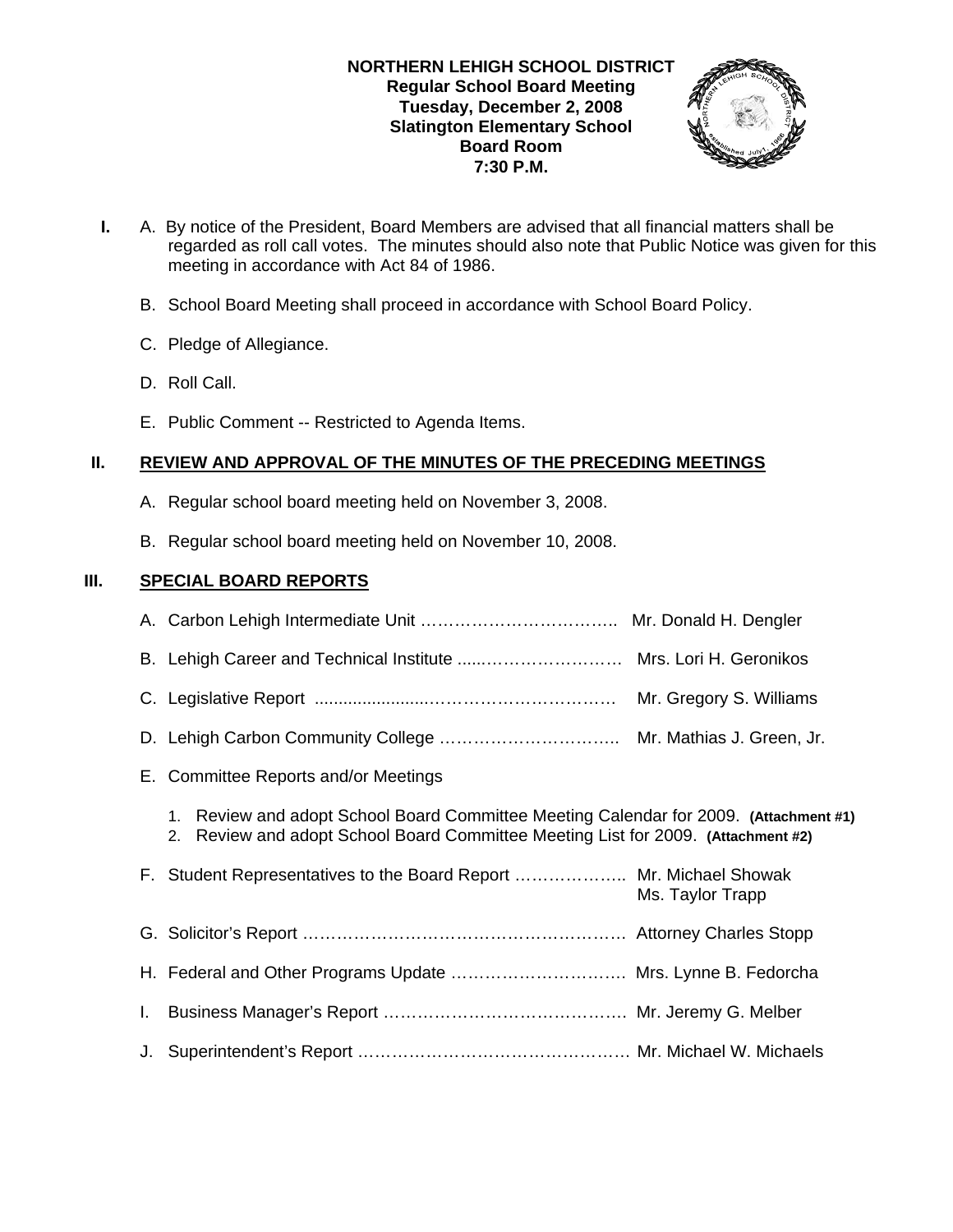#### **IV. PERSONNEL**

A. Approve the following list of employees as Content Area Coordinators for the 2008-2009 school year. Stipend for this position is \$1,800 per year and is funded through the Project 720 Grant. This is one of the Project 720 initiatives for the next three years.

Christine Leslie – Science James Yadush – Social Studies Renee Evans – English Gregory King – Mathematics Erwin Pruztman – Business/Technology Sharon Hunsicker – Special Education

Stephen Drake – Applied Arts Tanya Simms – Wellness/Fitness (K-12)

#### B. Substitute

1. Instructional

 Approve the following substitute teachers for the 2008-2009 school year at the 2008-2009 substitute teacher rates as approved on the Supplementary Personnel Salary Schedule:

Kristin Keiser – Elementary Timothy Noble\* - Physics Amy Kresge – Elementary **\*Pending Verification of Missing Personnel File Items/Clearances** 

#### 2. Non-Instructional

a. Approve the following individuals as substitute aides for the 2008-2009 school year at the 2008-2009 substitute rates as approved on the Supplementary Personnel Salary Schedule:

 Noel Dimmick\* – Clerical Aide Kathy Hughes – Clerical and Teachers Aide Catherine Smith\* – Clerical and Teachers Aide **\*Pending Verification of Missing Personnel File Items/Clearances**

b. Approve the following individuals as substitute cafeteria workers for the 2008-2009 school year at the 2008-2009 substitute rates as approved on the Supplementary Personnel Salary Schedule:

 Noel Dimmick\* Deborah Kuhns **\*Pending Verification of Missing Personnel File Items/Clearances**

#### C. Family Medical Leave of Absence

Approve the request of Amy Zeiser, Middle School Special Education Teacher, to take a family medical leave beginning November 3, 2008. Ms. Zeiser needed this time to recover from an injury. She has since returned to work effective November 24, 2008.

D. Co-Curricular Volunteers 2009-2010

| Robert Sutjak Jr. | <b>Assistant Football Coach</b>      |
|-------------------|--------------------------------------|
| Amy Zeiser        | <b>Assistant Cross Country Coach</b> |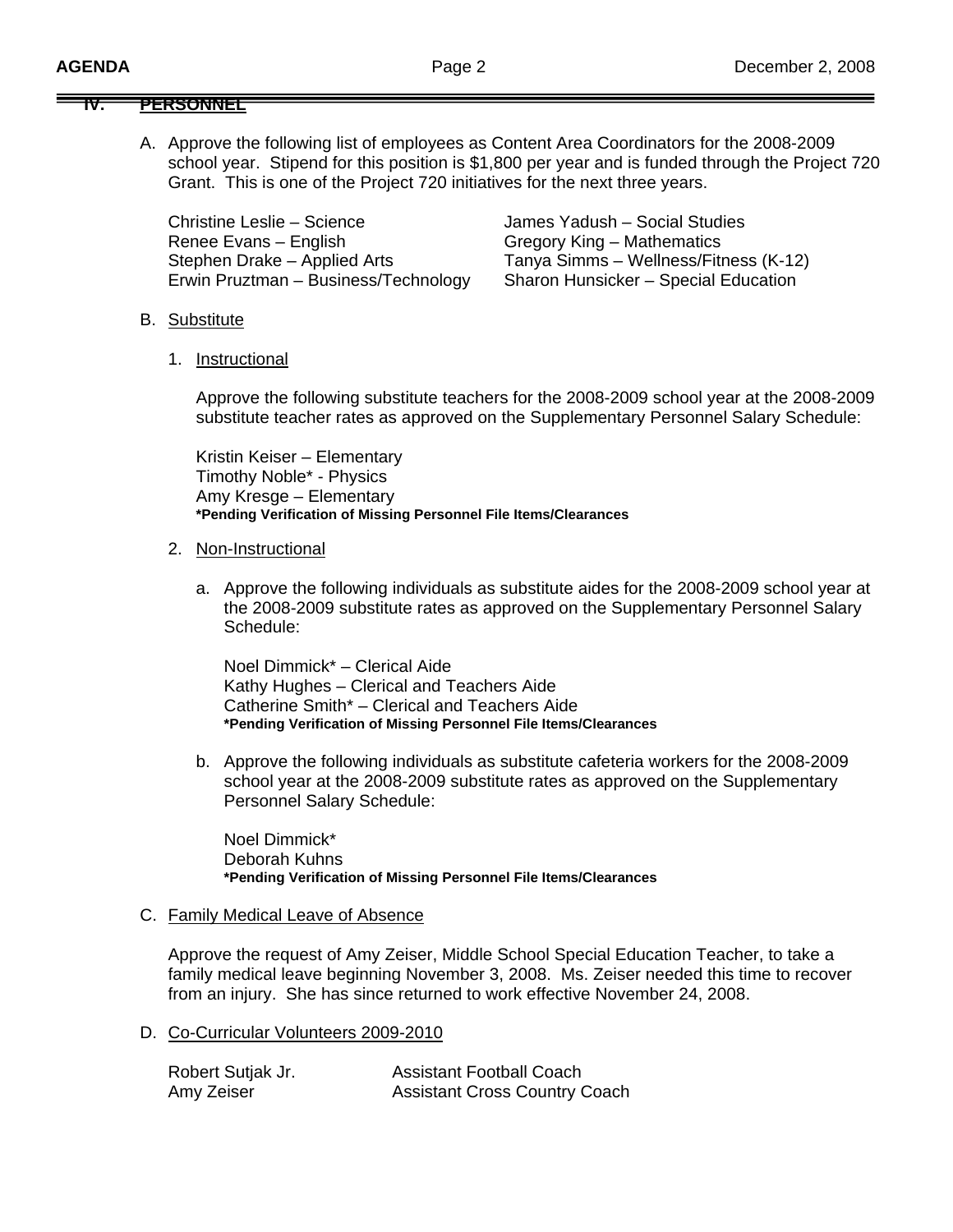### E. Unpaid Volunteers

Approve the following unpaid volunteer aide in the Slatington Elementary School for the 2008- 2009 school year: Kathy Yelinek

F. Co-Curricular Appointments 2009-2010

| <b>Head Football Coach</b>          | \$6,674.73 |
|-------------------------------------|------------|
| Asst. Football Coach                | \$4,337.92 |
| Asst. Football Coach                | \$4,337.92 |
| Asst. Football Coach                | \$4,337.92 |
| Asst. Football Coach                | \$4,337.92 |
| Asst. Football Coach                | \$4,337.92 |
| Asst. Football Coach-Shared Stipend | \$2,168.96 |
| Asst. Football Coach-Shared Stipend | \$2,168.96 |
| <b>Head Field Hockey Coach</b>      | \$3,998.99 |
| Asst. Field Hockey Coach            | \$2,598.86 |
| Middle School Field Hockey Coach    | \$2,547.40 |
| <b>Head Cross Country Coach</b>     | \$3,998.99 |
| Asst. Cross Country Coach           | \$2,598.86 |
| <b>Head Boys Soccer Coach</b>       | \$4,824.60 |
| Asst. Boys Soccer Coach             | \$2,680.34 |
|                                     |            |

### **V. CONFERENCES**

#### **VI. POLICY**

#### A. Homebound Instruction

- 1. It is recommended that the Board of Education grant homebound instruction for an 11<sup>th</sup> grade student, Student No. 1012600, for 2.5 hours per week, effective November 18, 2008. This student was granted 5 hours per week homebound instruction on November 7, 2008 and, effective November 18, 2008, the doctor has released the student to return to school for half days. The student will continue on 2.5 hours per week of homebound instruction until full release from the doctor anticipated to be on or about January 13, 2009.
- 2. It is recommended that the Board of Education grant homebound instruction for a  $12<sup>th</sup>$ grade student, Student No. 0990330, for five hours per week, effective November 10, 2008 and continuing until approximately December 15, 2008.
- 3. It is recommended that the Board of Education grant homebound instruction for a  $10<sup>th</sup>$ grade student, Student No. 1103000, for five hours per week, effective November 18, 2008 and continuing until approximately February 15, 2009.

# **VII. CURRICULUM AND INSTRUCTION**

A. Approve the High School Program of Studies Book for the 2009-2010 school year as presented and recommended by administration. **(Distributed to Board Members Only)** 

### **VIII. OLD BUSINESS**

- **IX. NEW BUSINESS**
- **X. FINANCIAL**